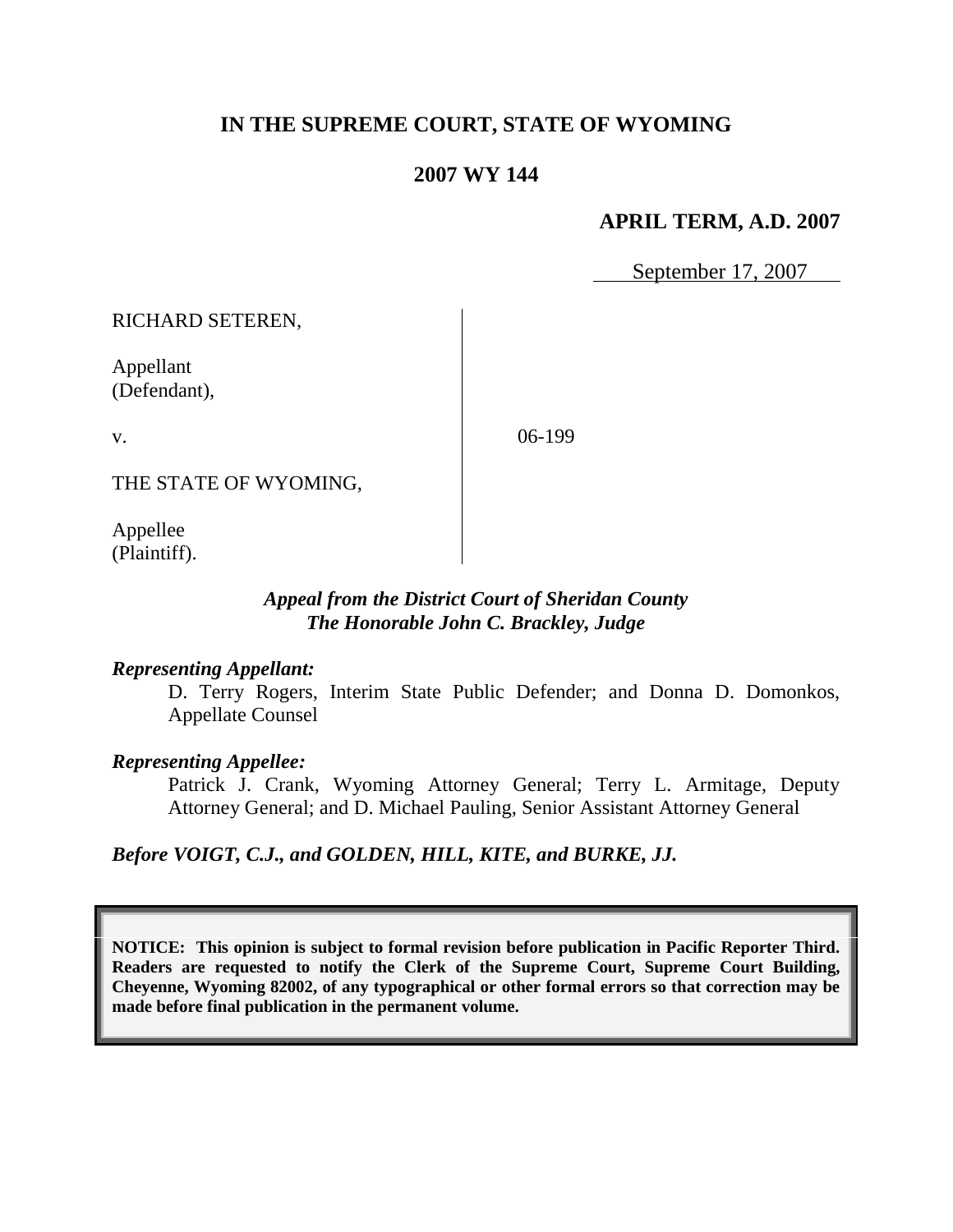### **HILL,** Justice.

[¶1] Appellant, Richard Seteren (Seteren), entered a guilty plea to felony level driving under the influence of alcohol (DUI). Wyo. Stat. Ann. § 31-5-233 (b)(i) and (e) (LexisNexis 2003) (fourth conviction within a five-year time span). That plea was conditioned on reservation of his right to appeal the district court's denial of his motion to dismiss the information for lack of a speedy trial. Seteren also contends the district court erred in imposing sentence. We will affirm.

#### **ISSUES**

[¶2] Seteren raises these issues:

I. Whether the district court erred when it sentenced [Seteren] for a fourth DUI conviction when he was sentenced on June 15, 2006 and one of the convictions used for enhancement occurred on May 24, 2001.

II. Whether [Seteren] was denied his right to a speedy trial when none of the delay was attributable to [him].

The State rephrases the issues:

I. Did the district court err in sentencing [Seteren] for the felony of having four DUI convictions within five years, given that the earliest of those convictions occurred on May 24, 2001, and that he entered a guilty plea to the most recent charge on April 18, 2006?

II. Was [Seteren] denied his constitutional right to a speedy trial under the facts of this case?

## **FACTS AND PROCEEDINGS**

[¶3] The facts are not contested. Seteren was arrested on April 27, 2005, for DUI. He was arraigned in the Sheridan Municipal Court on April 29, 2005. An attorney for the City of Sheridan ascertained that Seteren had at least three other recent DUI convictions. Thus, under § 31-5-233(e), he became eligible to be prosecuted for a felony. That subsection provides:

> On a fourth or subsequent conviction within five (5) years for a violation of this section or other law prohibiting driving while under the influence, he shall be guilty of a felony and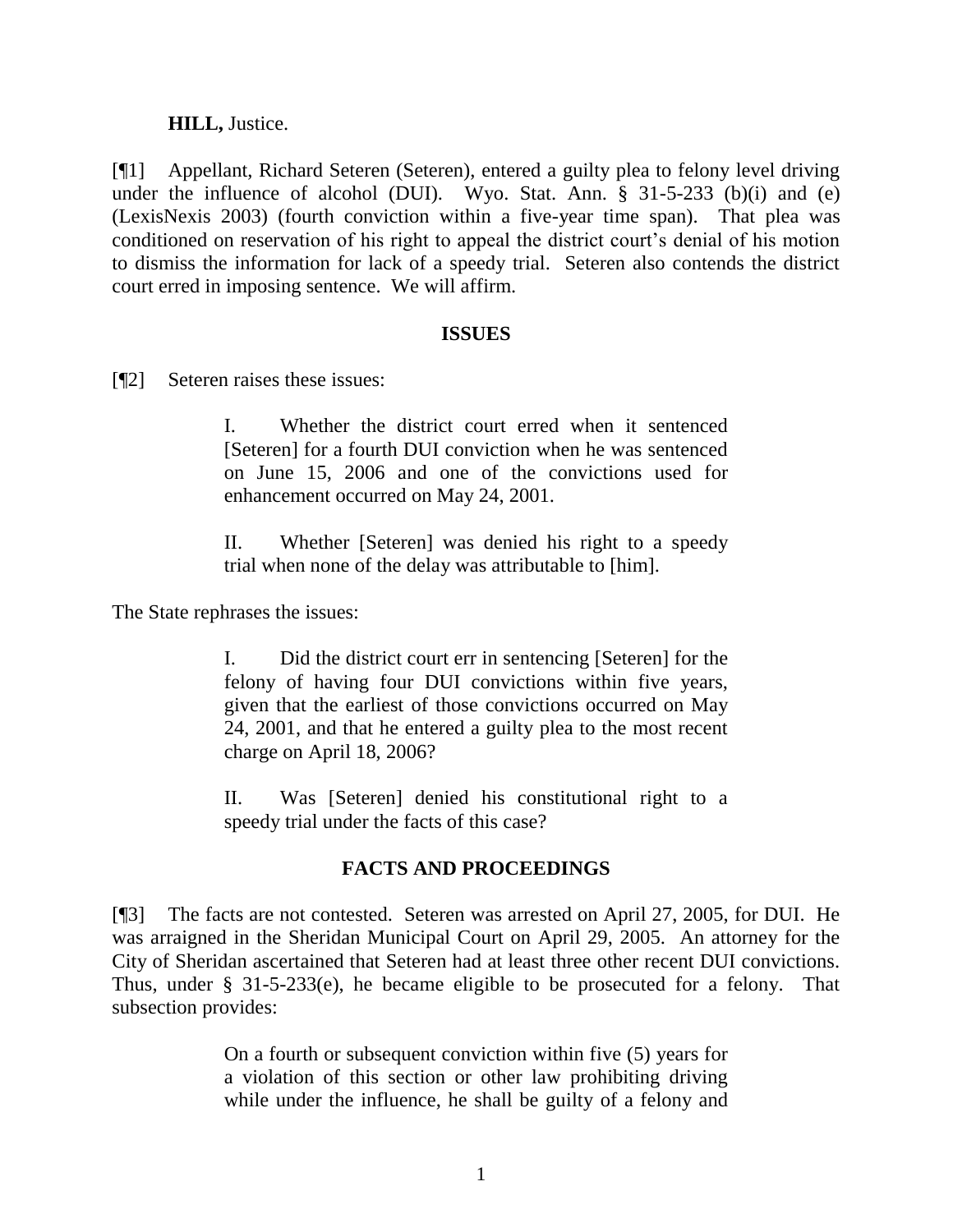fined not more than ten thousand dollars (\$10,000.00), punished by imprisonment for not more than two years, or both.

[¶4] One part of the controversy here is whether or not the State managed to get the "conviction" accomplished within a five-year period as contemplated by the statute. Wyo. Stat. Ann. § 31-5-233(a)(iii) (LexisNexis 2003) directs our attention to § 31-7- $102(a)(xi)$  for the definition of "conviction," as used in the instant circumstances:

> (xi) "Conviction" means a final conviction and shall include:

> > …

(C) A plea of guilty or nolo contendere accepted by the court.

[¶5] Seteren appeared before the district court on April 18, 2006, and entered a plea of guilty to the charged felony of four DUI convictions in a five-year period. He next appeared before the district court on June 15, 2006, for sentencing and the "Judgment and Sentence" was entered of record on June 21, 2006. At sentencing, Seteren protested the sentence imposed based on the same theory that he pursues in this appeal, i.e., that his April 27, 2005 violation of the statute did not ripen into a conviction until June 21, 2006, when the sentence was finally entered of record. Seteren not only contends that the fourth conviction was "without" the relevant five-year time period; he also contends that his right to a speedy trial was violated along the way.

#### **DISCUSSION**

#### **The Five-Year Period**

 $\overline{a}$ 

[¶6] At the time he entered his guilty plea, Seteren admitted that he had three previous convictions for DUI within the preceding five years:

1. The first offense occurred on March 10, 2001, and a conviction was achieved on May 24, 2001.

2. The second offense occurred on December 28, 2001, and a conviction was achieved April 30, 2004. $^1$ 

<sup>1</sup> The delay between the date of the DUI incident is explained, in part, by the record. It appears that sentencing was deferred, but then reinstated because of yet another DUI incident. Of course, so far as the "crime" is concerned, Seteren admitted it and it is fully borne out by the record--in addition to his admissions. The district court commented on this circumstance noting,

<sup>&</sup>quot;In fact, I think that very scenario may have occurred in Mr. Seteren's case with respect to his December 28th, 2001, arrest. The conviction in that case was not entered until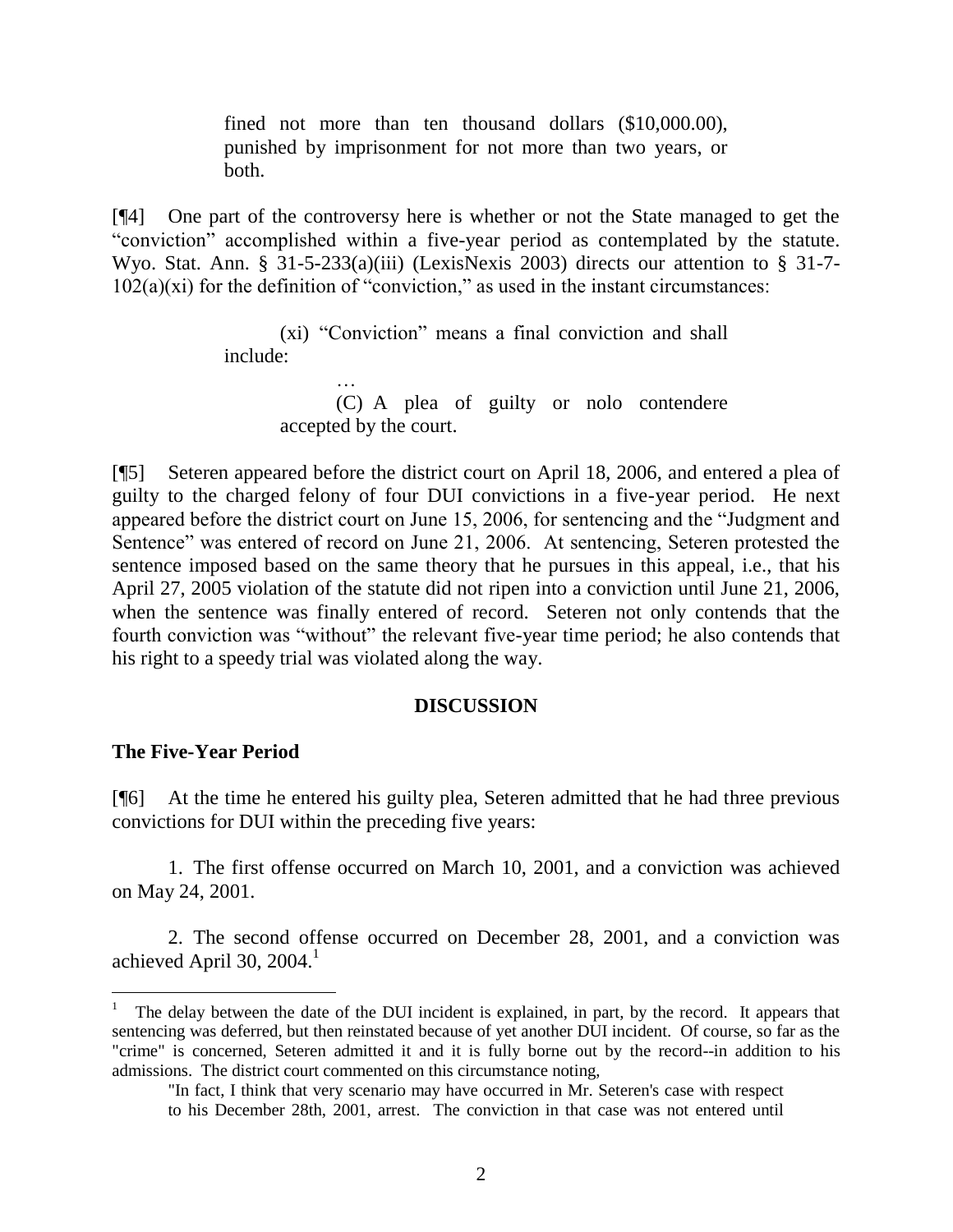3. The third offense occurred on September 13, 2003, and a conviction was achieved on January 27, 2004.

4. The fourth occurred on April 27, 2005, and a guilty plea was accepted by the district court on April 18, 2006. $^2$ 

[¶7] We deem the language of the governing statute to be plain and unambiguous. Based upon Seteren's own testimony and the materials available to us in the record on appeal, Seteren was convicted of DUI four times in the course of five years and he was properly sentenced for that crime. Because the statute is clear and unambiguous we need not engage in an application of any of the rules of statutory construction. E.g., *Harris v. State*, 2006 WY 76, ¶¶ 11-14, 137 P.3d 124, 128-29 (Wyo. 2006).

[¶8] The language of the statute is clear and unambiguous, but the Legislature may wish to consider altering the focus of the statute. The purpose of the statute seems plain: Persons who drive under the influence four or more times in a five-year period are guilty of a felony, if each of those episodes results in a conviction. As the statute is written, the focus is not so much on the conduct as it is on the conviction for the conduct. As written, the statute requires the prosecutor to be attentive to whether or not the fourth conviction is achieved within five years; whereas if the language were more precise, the crime would be complete once a fourth conviction was achieved, so long as all four incidents of conduct occurred within a five-year period.

## **Speedy Trial**

l

[¶9] Seteren concedes that Wyoming's speedy trial rule was not violated by the circumstances of this case. W.R.Cr.P. 48 provides:

> (a) *By attorney for state*. -- The attorney for the state may, by leave of court, file a dismissal of an indictment, information or citation, and the prosecution shall thereupon terminate. Such a dismissal may not be filed during the trial without the consent of the defendant.

April 30, 2004. And there is some reason why there was that type of delay between the arrest and sentencing. The record indicates that somewhere during that time frame the defendant was re-arrested. So it is not good public policy to allow either side in a criminal case to manipulate times for purposes of determining whether or not an enhanced penalty is appropriate."

 $2^2$  Seteren attempts to construct an argument that the district court really did not accept the guilty plea on April 18, 2006. However, our careful examination of the record reveals that, while the district court could have been more precise in its use of language, the plea was accepted on that date.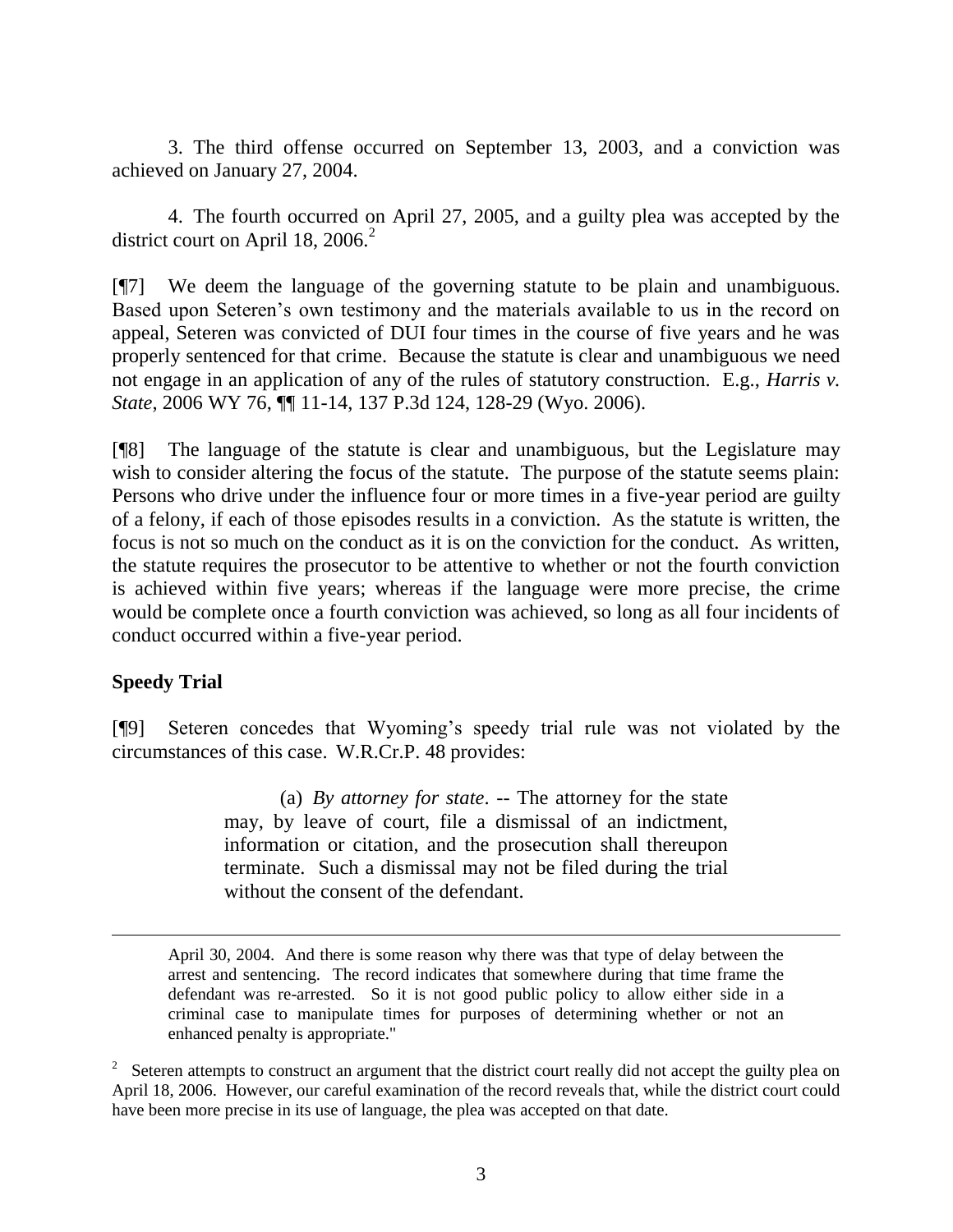(b) *Speedy trial*. --

(1) It is the responsibility of the court, counsel and the defendant to insure that the defendant is timely tried.

(2) A criminal charge shall be brought to trial within 180 days following arraignment unless continued as provided in this rule.

(3) The following periods shall be excluded in computing the time for trial:

(A) All proceedings related to the mental illness or deficiency of the defendant;

(B) Proceedings on another charge;

(C) The time between the dismissal and the refiling of the same charge; and

(D) Delay occasioned by defendant's change of counsel or application therefor.

(4) Continuances exceeding 180 days from the date of arraignment may be granted by the trial court as follows:

> (A) On motion of defendant supported by affidavit;

> (B) On motion of the attorney for the state or the court if:

> > (i) The defendant expressly consents;

> > (ii) The state's evidence is unavailable and the prosecution has exercised due diligence; or

> > (iii) Required in the due administration of justice and the defendant will not be substantially prejudiced; and

(C) If a continuance is proposed by the state or the court, the defendant shall be notified. If the defendant objects, the defendant must show in writing how the delay may prejudice the defense.

(5) Any criminal case not tried or continued as provided in this rule shall be dismissed 180 days after arraignment.

(6) If the defendant is unavailable for any proceeding at which the defendant's presence is required, the case may be continued for a reasonable time by the trial court but for no more than 180 days after the defendant is available or the case further continued as provided in this rule.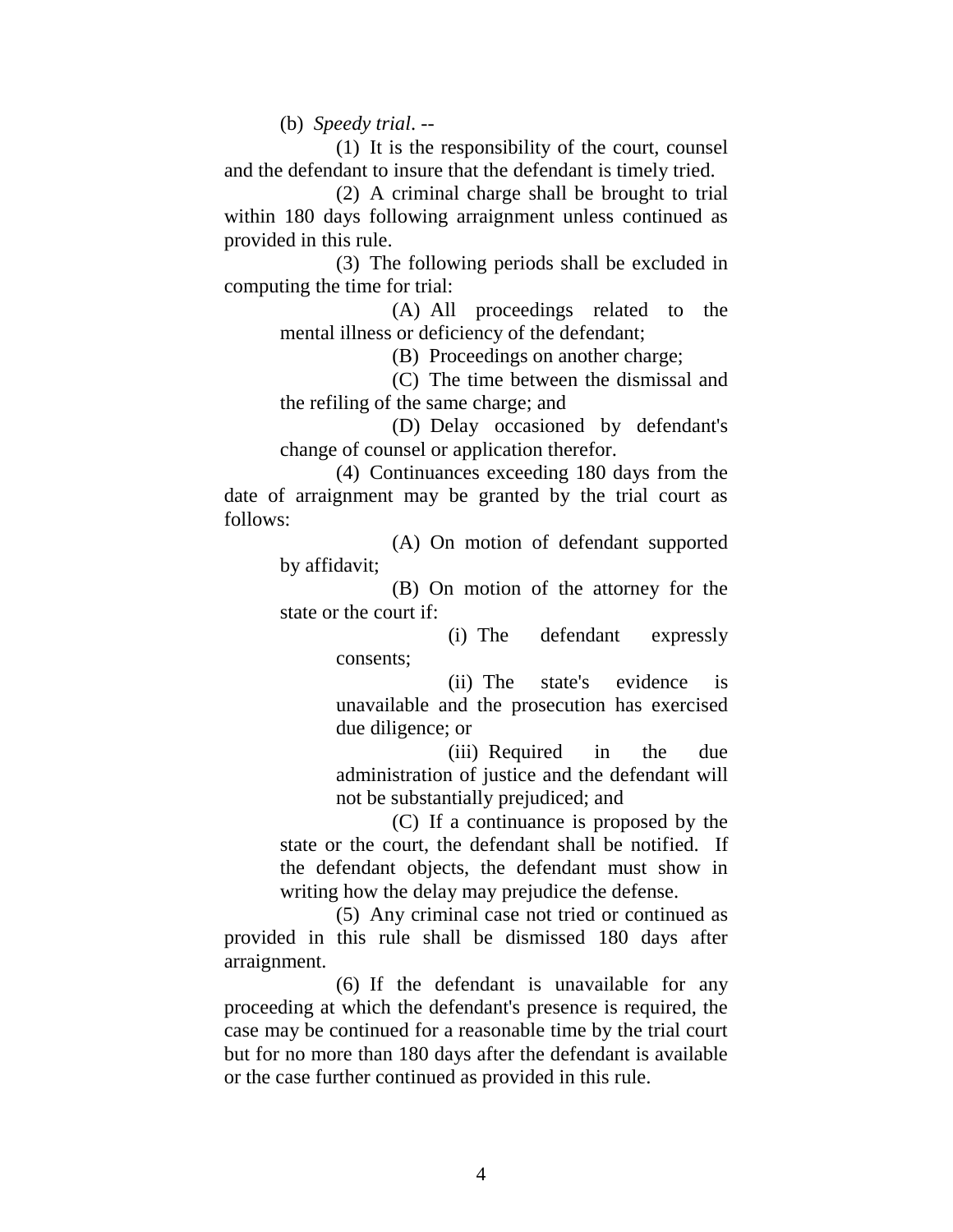(7) A dismissal for lack of a speedy trial under this rule shall not bar the state from again prosecuting the defendant for the same offense unless the defendant made a written demand for a speedy trial or can demonstrate prejudice from the delay.

[¶10] However, it is possible for a defendant to be tried within the time limits of Rule 48 and still suffer a constitutional deprivation due to delay which seriously prejudices his defense. Compliance with Rule 48 answers only part of any constitutional speedy trial question. We must also apply the four part test articulated by the United States Supreme Court in *Barker v. Wingo*, 407 U.S. 514, 92 S.Ct. 2182, 33 L.Ed.2d 101 (1972). That analysis requires us to balance: (1) The length of the delay; (2) the reason for the delay; (3) the defendant's assertion of the right; and (4) the prejudice to the defendant. *Jennings v. State*, 4 P.3d 915, 921 (Wyo. 200). We examine de novo the constitutional question of whether or not a defendant has been denied a speedy trial in violation of the Sixth Amendment to the United States Constitution and art. 1, § 10 of the Wyoming Constitution. To the extent that the district court makes factual determinations in that process, we review them for clear error. *State v. Humphrey*, 2005 WY 131, ¶ 8, 120 P.3d 1027, 1029 (Wyo. 2005). In *Humphrey*, we settled several questions pertinent to the instant appeal. The speedy trial clock begins to run upon arrest or when charges are filed. The speedy trial guarantee is no longer applicable once charges are dismissed. The speedy trial clock resumes running when a second charge is filed that is closely related to the first charge (essentially arises out of the same crime or the same set of facts and circumstances). *Humphrey*, ¶¶ 11-17, 120 P.3d at 1029-31.

[¶11] As noted above, Seteren was arrested for DUI on April 27, 2005. He entered a plea of not guilty on April 29, 2005. That charge was dismissed on May 25, 2005. The record becomes somewhat muddled for a considerable period of time. The information was dated and signed by the county attorney on May 9, 2005. That same piece of paper indicates that it was filed in the circuit court on October 4, 2005, and then in the district court on October 25, 2005. A criminal warrant was issued by the circuit court on June 9, 2005 (and it was filed of record that same date). However, that warrant was not served on Seteren until October 5, 2005. An attorney was appointed to represent Seteren and she entered her appearance on his behalf on October 14, 2005. After a preliminary hearing on October 18, 2005, Seteren was bound over to the district court. Seteren appeared before the district court for arraignment on November 22, 2005. In a document titled "Order After Arraignment," the district court set Seteren's case for a pretrial conference on April 18, 2006, and for trial on May 17, 2006.

[¶12] Seteren filed his first motion to dismiss for lack of a speedy trial on February 8, 2006, and an amended motion to dismiss for lack of a speedy trial on February 10, 2006. A hearing was held on March 10, 2006, to inquire into Seteren's motion to dismiss. In its April 18, 2006 order denying the motion, the district court made these findings: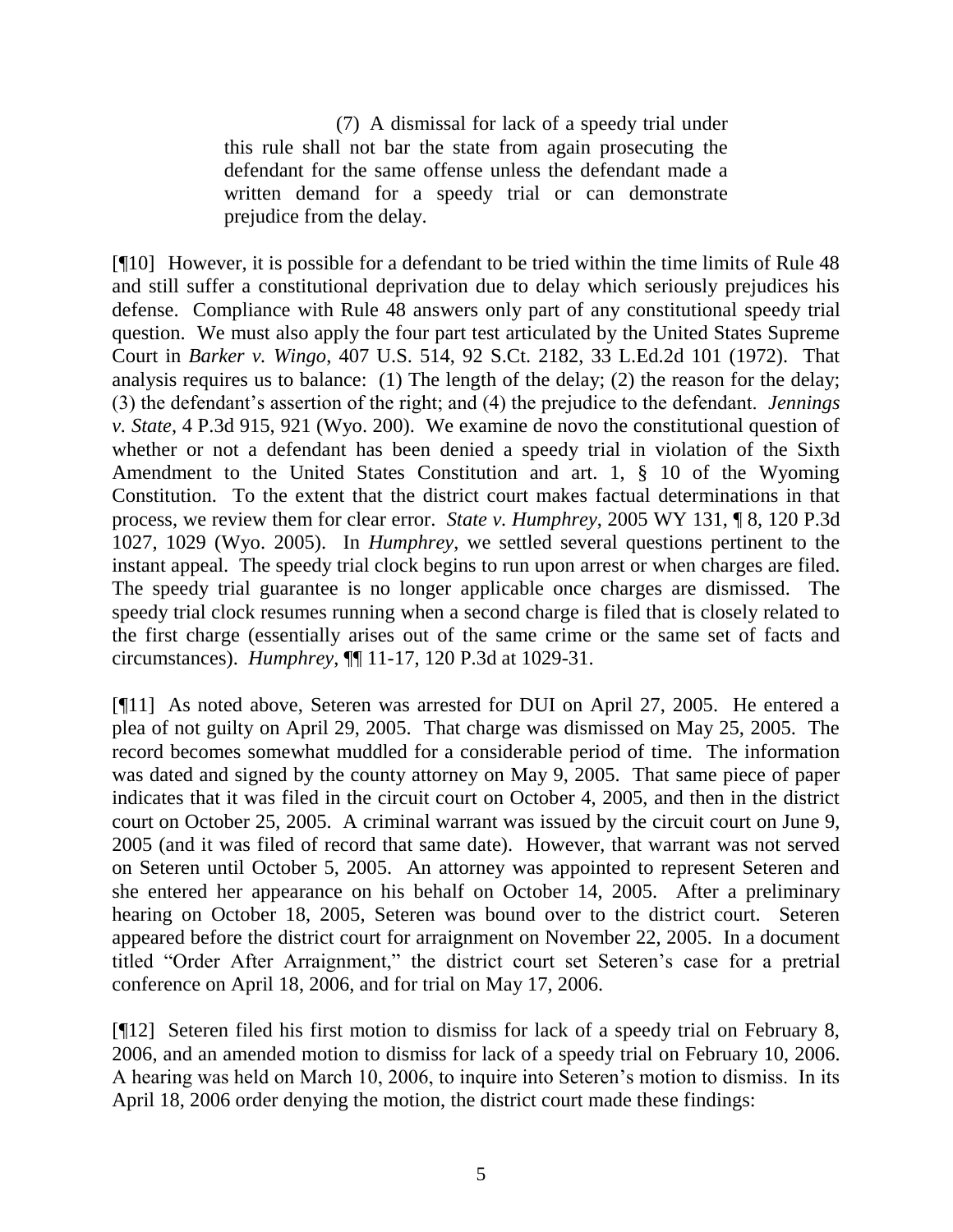I.. On April 27, 2005, [Seteren] was arrested on charge through Sheridan Municipal Court;

II. On April 29, 2005, [he] was arraigned and released;

III. On May 25, 2005, the charge in Sheridan Municipal Court was dismissed;

IV. On June 9, 2005, the State filed the Information in this case against [him] and an arrest warrant was issued;

V. On June 10, 2005, said warrant was received by the Sheridan County Sheriff;

VI. On October 4, 2005, [Seteren] voluntarily appeared in Circuit Court on this Information;

VII. On October 6, 2005, [he] filed an Affidavit of Indigency and Order for Court Appointed Counsel;

VIII. On October 14, 2006, Public Defender enters her appearance in this case;

IX. On October 18, 2005, the preliminary hearing is held; probable cause is found and the case is bound over; and

X. On October 25, 2005, Information is filed with District Court.

THE COURT FURTHER FINDS that there were no continuances or delays in District Court that would violate W.R.Cr.P. Rule 48 or prejudice [Seteren].

THE COURT FURTHER FINDS, as to whether the time from [Seteren's] initial arrest is so unreasonable as to prejudice [his] rights to receive a fair trial, as follows:

I. From April 29, 2005, to October 4, 2005, [Seteren] was not in custody;

II. District Court assumed that [he] would want a speedy trial; the fact that [Seteren] did not file motion until February 8, 2006, does not prejudice [him];

III. Attorney for [Seteren] (public defender) acknowledged that the charge was pending prior to the initial appearance;

IV. [Seteren] voluntarily appeared on October 4, 2005, without being served arrest warrant;

V. The delay from May 25, 2005, to October 4, 2005, was neutral; and